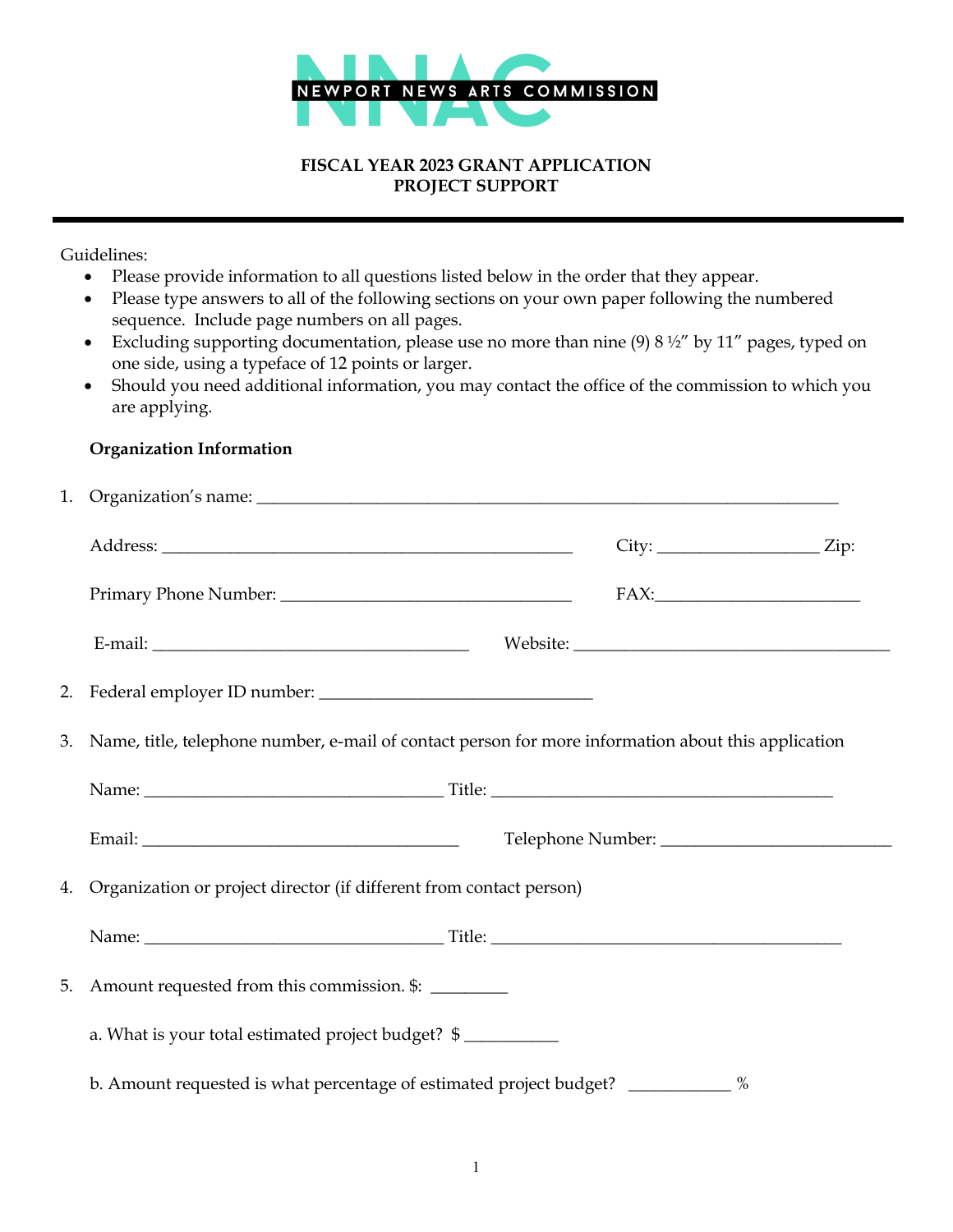

 $\overline{\phantom{a}}$  ,  $\overline{\phantom{a}}$  ,  $\overline{\phantom{a}}$  ,  $\overline{\phantom{a}}$  ,  $\overline{\phantom{a}}$  ,  $\overline{\phantom{a}}$  ,  $\overline{\phantom{a}}$  ,  $\overline{\phantom{a}}$  ,  $\overline{\phantom{a}}$  ,  $\overline{\phantom{a}}$  ,  $\overline{\phantom{a}}$  ,  $\overline{\phantom{a}}$  ,  $\overline{\phantom{a}}$  ,  $\overline{\phantom{a}}$  ,  $\overline{\phantom{a}}$  ,  $\overline{\phantom{a}}$ 

6. Title of Project

(Title should specify the nature of the activity for which funding is requested).

## 7. **Brief summary of project.**

In 2-3 sentences, briefly summarize the proposed project/general operations

- 8. Start date: \_\_\_\_\_\_\_\_\_\_\_\_\_\_\_\_\_\_ End date: \_\_\_\_\_\_\_\_\_\_\_\_\_\_\_\_\_\_\_. (**This application is for projects taking place between July 1, 2022 and June 30, 2023 only).**
- 9. Statement of organization's mission

- a. When was your organization founded?
- b. When was your organization incorporated?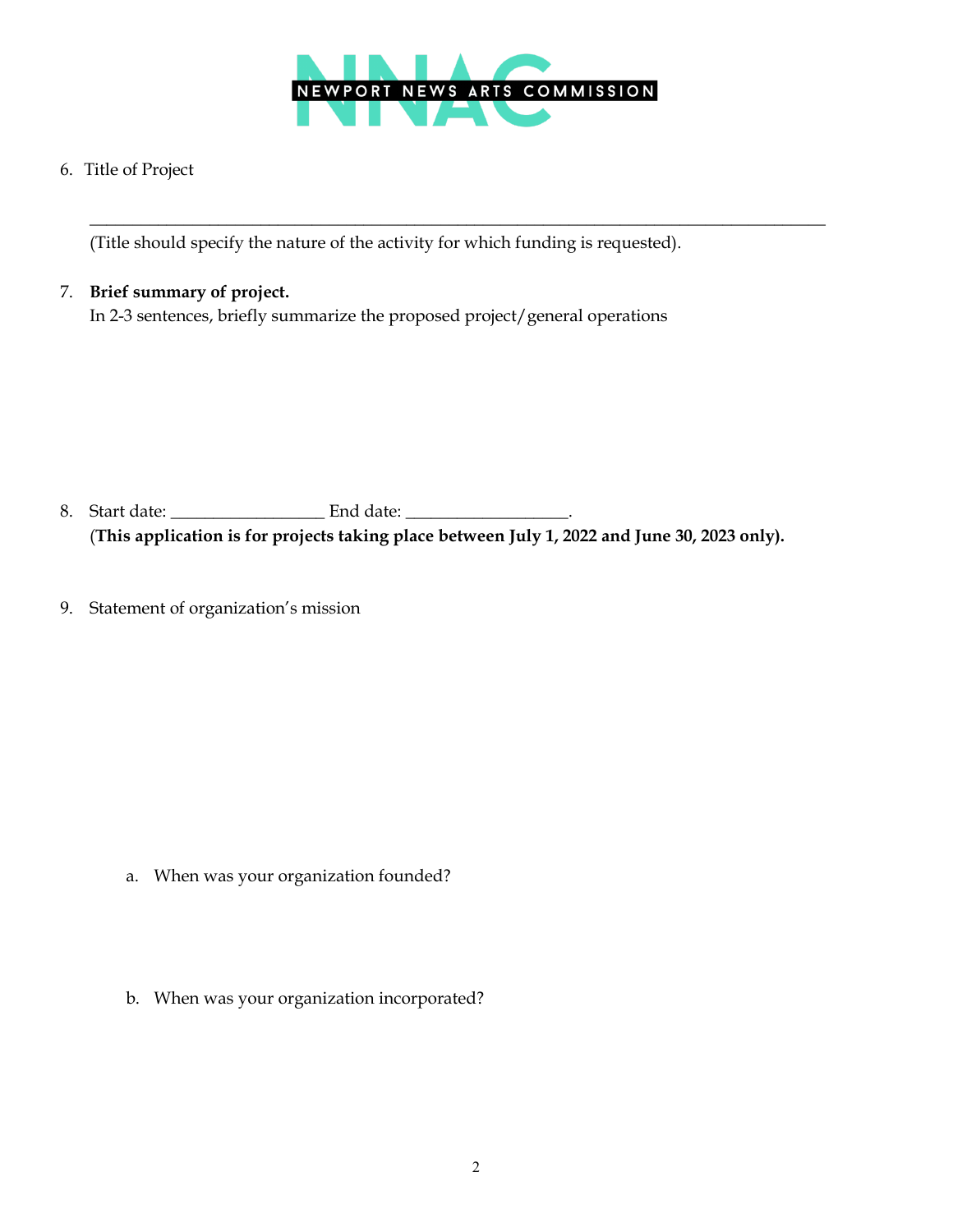

 10. Description of the project (no more than ¾ of a page). Include specific information on the nature of the activity, sites, artists involved, and the way you developed plans for the project and involvement of any partners in this project.

a. Is this a new project, one-time only, or expansion of a project already in existence?

b. Is it a pilot for a future program?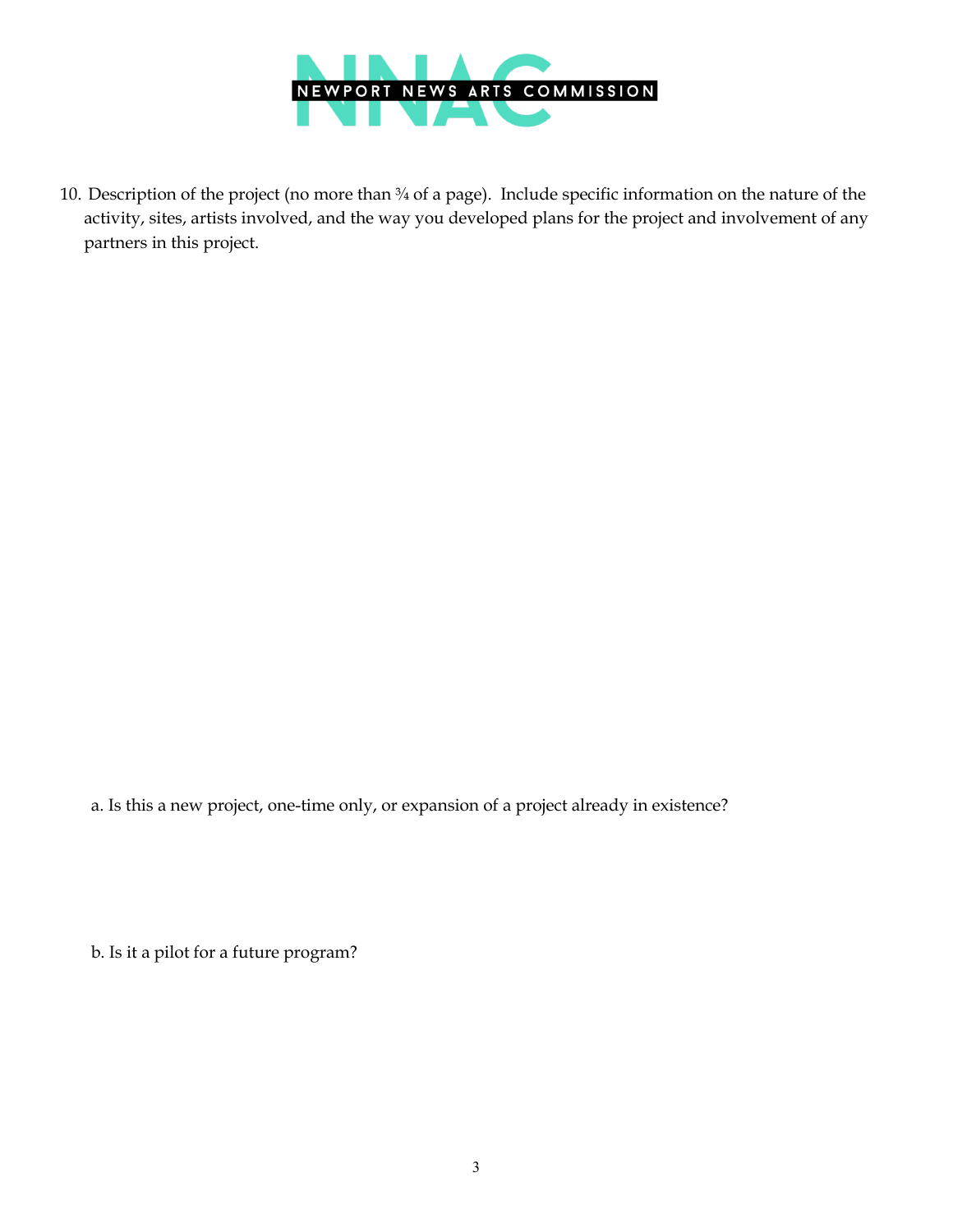

11. a. Anticipated audience/number of participants - show estimates for each performance and totals:

 $\_$ 

Project/Performance Paid Audience Unpaid Audience Paid Artists Unpaid Artists

\_\_\_\_\_\_\_\_\_\_\_\_\_\_\_\_ \_\_\_\_\_\_\_\_\_\_\_ \_\_\_\_\_\_\_\_\_\_\_\_\_ \_\_\_\_\_\_\_\_\_\_ \_\_\_\_\_\_\_\_\_\_\_\_

 $\begin{array}{cccccccccccccc} \text{Total} & \text{\textcolor{red}{\bf{1}}}\; & \text{\textcolor{red}{\bf{2}}}\; & \text{\textcolor{red}{\bf{2}}}\; & \text{\textcolor{red}{\bf{2}}}\; & \text{\textcolor{red}{\bf{2}}}\; & \text{\textcolor{red}{\bf{2}}}\; & \text{\textcolor{red}{\bf{2}}}\; & \text{\textcolor{red}{\bf{2}}}\; & \text{\textcolor{red}{\bf{2}}}\; \\ \text{\textcolor{red}{\bf{2}}}\; & \text{\textcolor{red}{\bf{2}}}\; & \text{\textcolor{red}{\bf{2}}}\; & \text{\textcolor{red}{\bf{2$ 

b. Anticipated audience for the project.

Who is the primary audience for this project (artists, general public, children, racial/ethnic groups, special constituencies, etc.)?

c. How does the proposed project serve the needs of the community/audience targeted?

12. What are the specific goals of this project and their relationship to your organization's mission or purpose.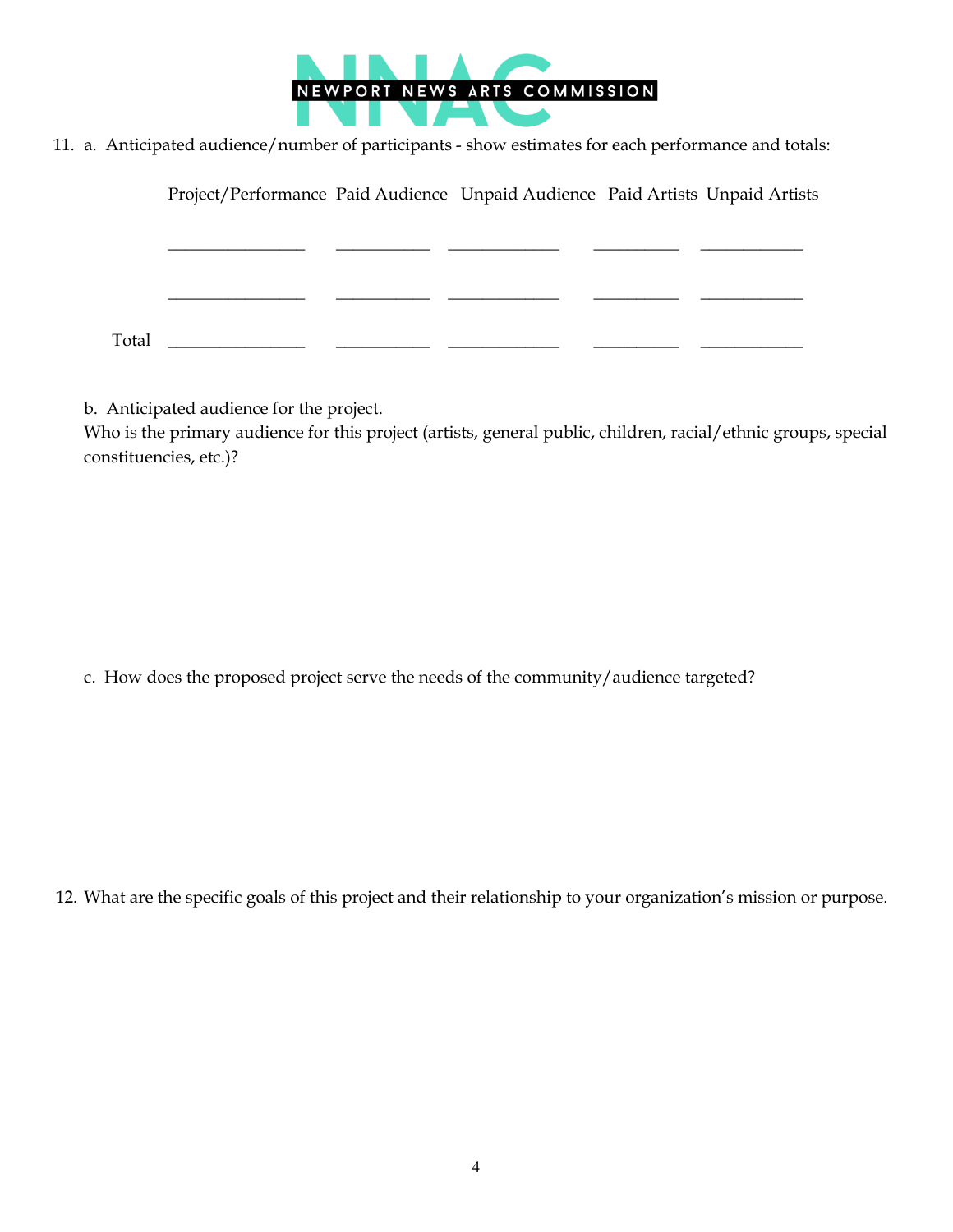

13. What are your primary programs?

14. Who is your primary audience?

15. List specific ways in which the citizens of this municipality will benefit from the activities of your organization (admission taxes, venues used, etc.).

16. Summarize your organization's accomplishments during the past twelve months.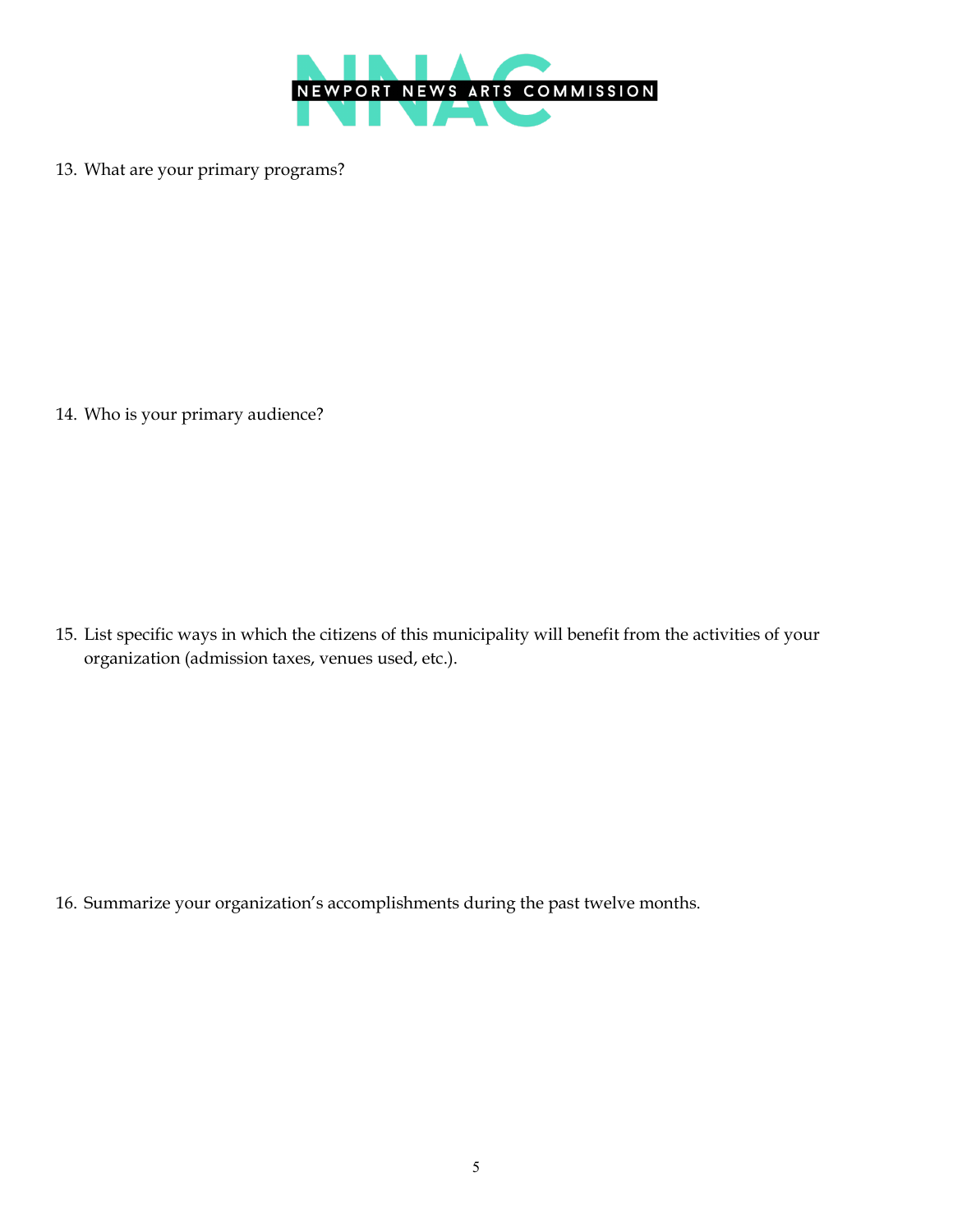

17. Describe any change in activities planned for the grant period requested.

18. Anticipated size of audience/number of participants - show estimates for each type of program and totals (i.e. education, outreach, main stage productions, exhibits, workshops, etc.):

|                | Type of Activity | Paid Audience | Unpaid Audience Paid Artists | <b>Unpaid Artists</b> |
|----------------|------------------|---------------|------------------------------|-----------------------|
| 1.             |                  |               |                              |                       |
| 2.             |                  |               |                              |                       |
| $\mathfrak{Z}$ |                  |               |                              |                       |
| 4.             |                  |               |                              |                       |
| 5.             |                  |               |                              |                       |
| Total:         |                  |               |                              |                       |

19. How will you modify your plans if you receive partial or no funding rather than full funding? What other funding will you use?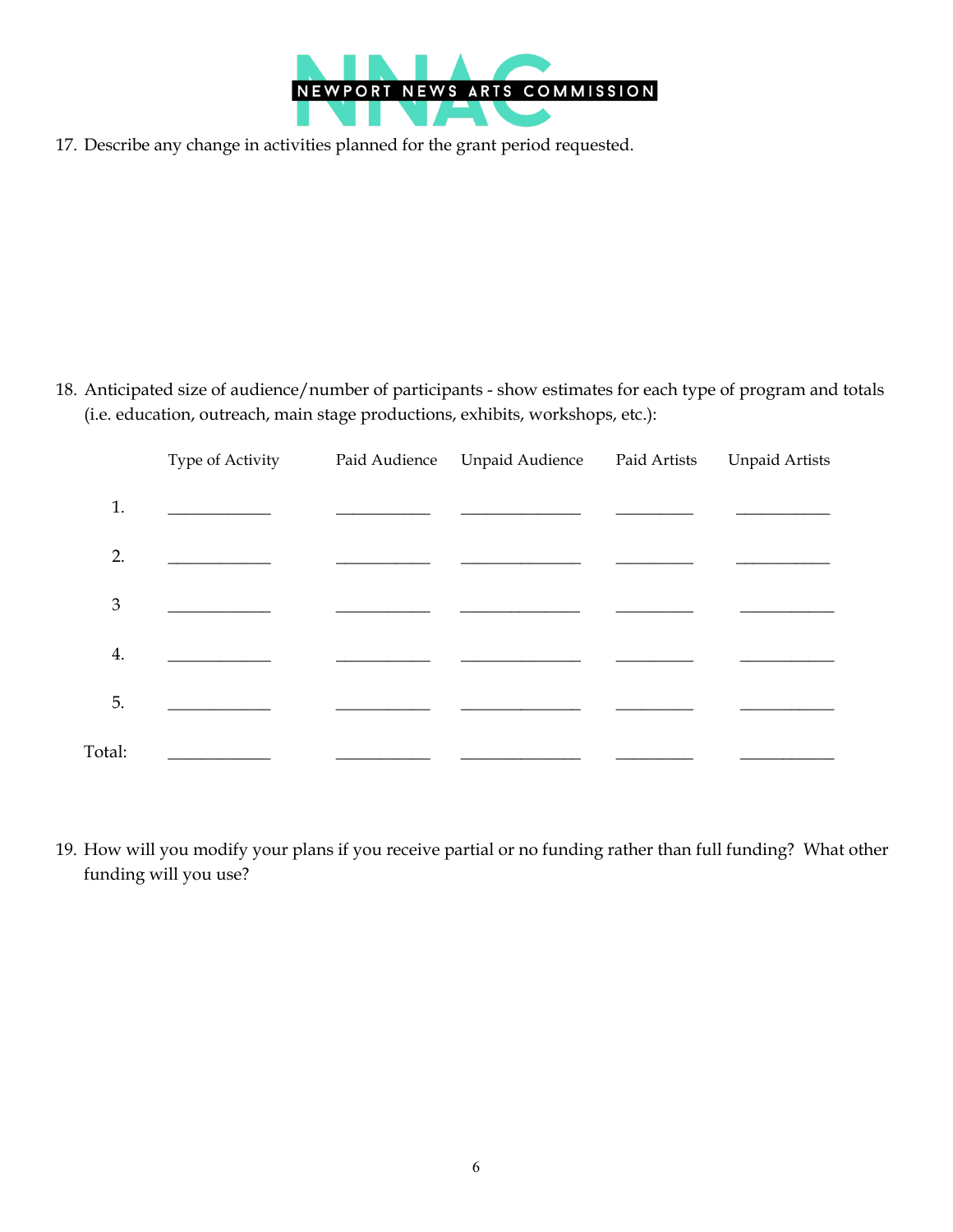

20. Does your organization currently receive funding from the City of Newport News (excluding the NNAC Grant)? If yes, how much?

21. Has your organization received funding from the City of Newport News (excluding the NNAC Grant) in the past? If yes, when and how much?

22. Does your organization currently receive funding from any other local municipality? If yes, how much?

23. Has your organization received other funding from any other local municipality? If yes, when and how much?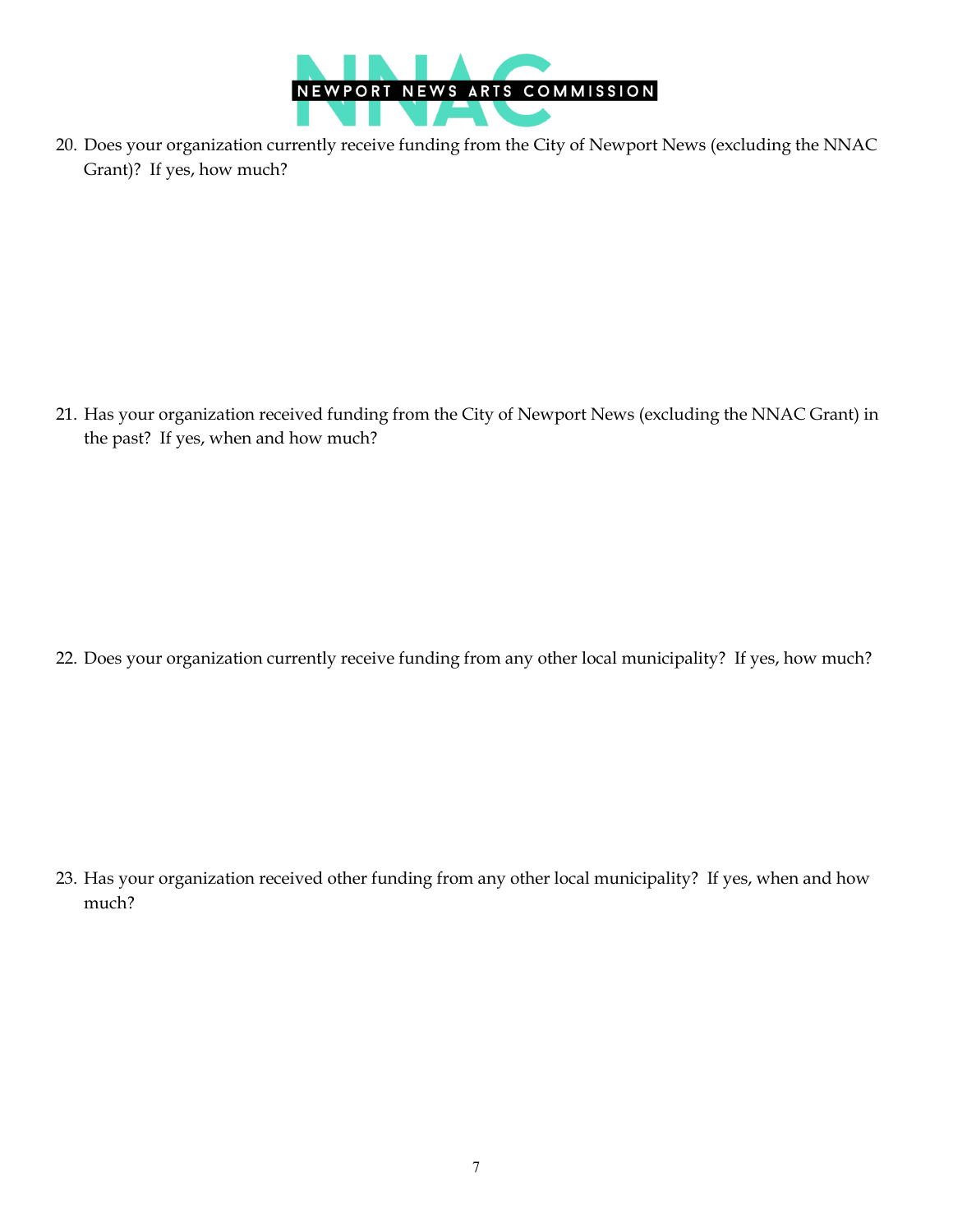

### **Marketing & Outreach**

24. Describe your marketing and outreach efforts, including both advertising and publicity efforts.

### **Evaluation**

25. Describe how the effectiveness and impact of the project/programs will be evaluated and measured. Describe how they achieve the stated goals as detailed in question 11.

26. How many people are currently employed and/or volunteering their efforts to your organization? Estimate the number of volunteer hours annually.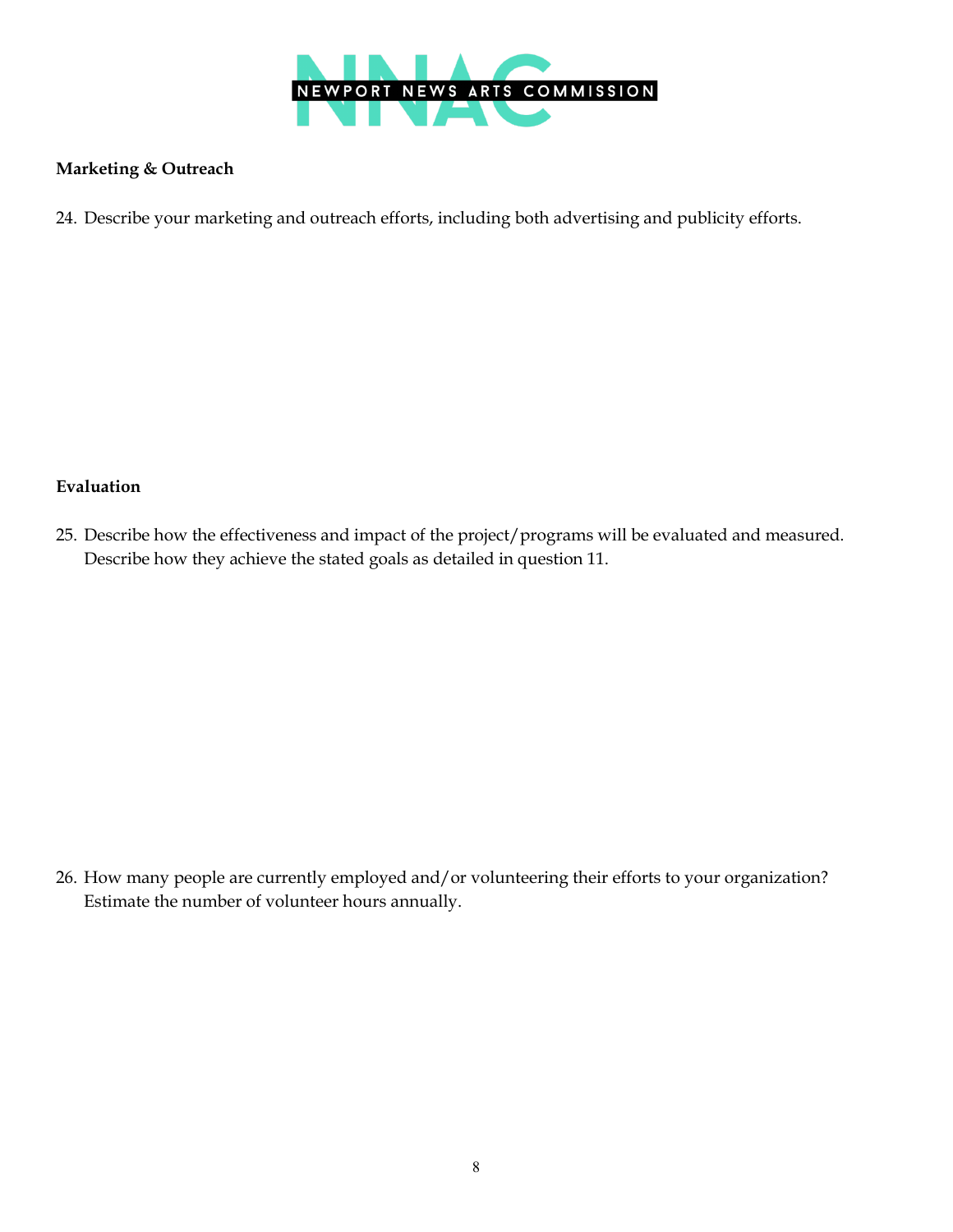

27. Please indicate the number of performances your organization will provide within the City of Newport News.

\_\_\_\_\_\_\_\_\_\_\_\_\_\_\_\_\_\_\_\_\_\_\_\_\_\_\_\_\_\_\_\_\_\_\_\_\_\_\_\_\_\_\_\_\_\_\_\_\_\_\_\_\_\_\_\_\_\_\_\_\_\_\_\_\_\_\_

\_\_\_\_\_\_\_\_\_\_\_\_\_\_\_\_\_\_\_\_\_\_\_\_\_\_\_\_\_\_\_\_\_\_\_\_\_\_\_\_\_\_\_\_\_\_\_\_\_\_\_\_\_\_\_\_\_\_\_\_\_\_\_\_\_\_\_

Total # of performances: \_\_\_\_\_\_\_

List Venues: \_\_\_\_\_\_\_\_\_\_\_\_\_\_\_\_\_\_\_\_\_\_\_\_\_\_\_\_\_\_\_\_\_\_\_\_\_\_\_\_\_\_\_\_\_\_\_\_\_\_\_\_\_\_\_\_\_\_\_\_\_\_\_\_\_\_\_

28. If applicable, is your organization willing to perform at the Downing-Gross Cultural Arts Center?

\_\_\_\_\_ yes \_\_\_\_\_ no

**"I hereby certify that to the best of my knowledge, all information, including the budgetary information, in this application is true and correct and that the governing body of the applicant has duly authorized the filing of this application. I certify that the applying organization is in compliance with Title VI (42 USC Section 2000D) and VII of the Civil Rights Act of 1964, Section 504 of the Rehabilitation Act of 1973 (29 USC Section 794), Title IX of the Education Amendment of 1972, the Age Discrimination in Employment Act of 1967, the Immigration and Control Act of 1986 and all other applicable state and federal acts."**

Below this statement please type the name and title of the person applying, and provide an original signature.

Signature Title

\_\_\_\_\_\_\_\_\_\_\_\_\_\_\_\_\_\_\_\_\_\_\_\_\_\_\_\_\_\_\_\_\_\_\_\_\_\_\_\_\_\_\_\_\_\_\_\_\_\_\_\_\_\_\_\_\_\_\_\_\_\_\_\_\_\_\_\_\_\_\_\_\_\_\_\_\_\_\_\_\_\_\_\_\_\_\_\_\_\_\_\_\_\_\_\_\_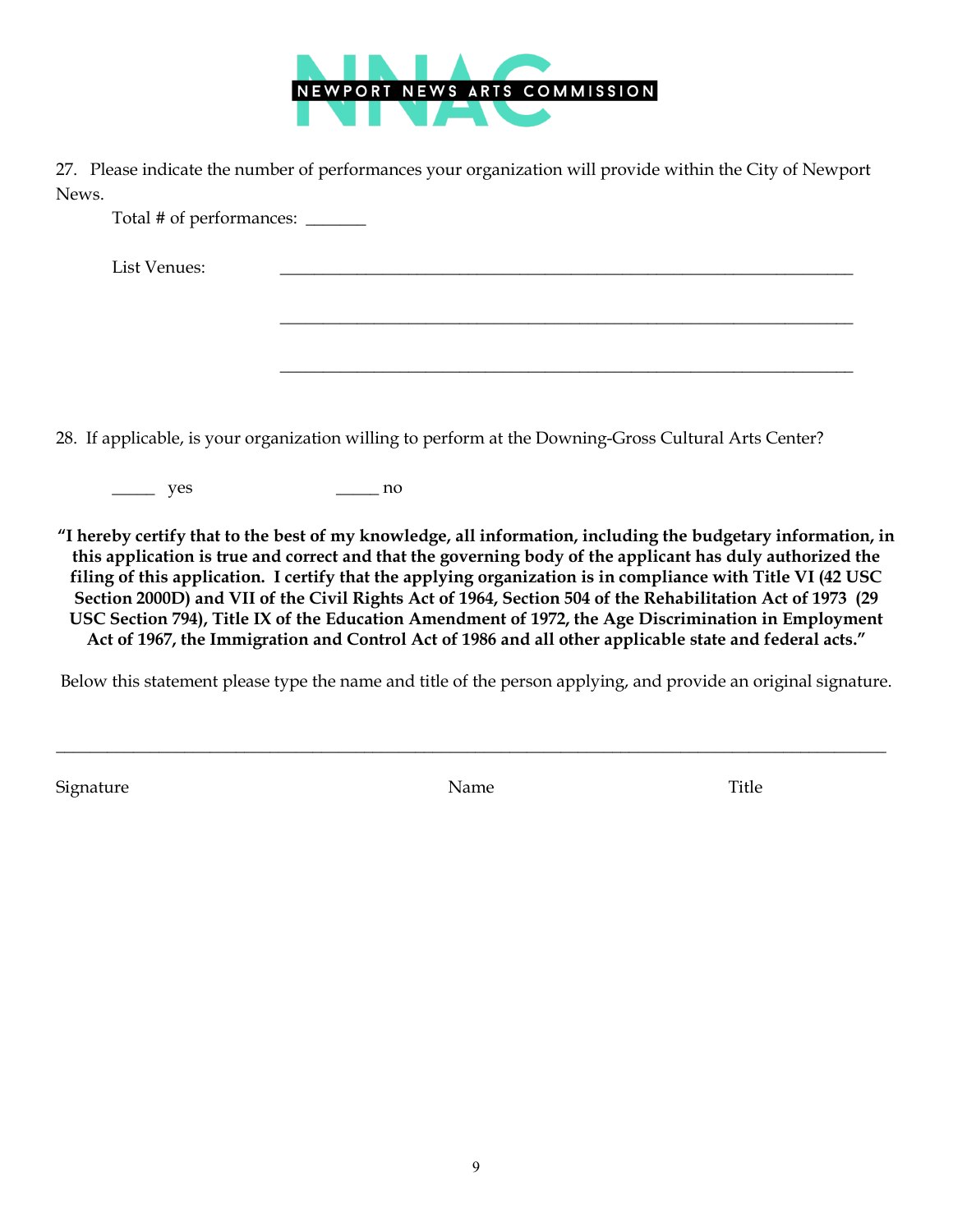

### **PROJECT BUDGET SHORT FORM**

List the estimated costs and revenues of the project. The project budget **must** balance. Do not include general operating costs. Include only those expenses which are directly related to the project and which will be incurred **only** if the project occurs. The proposed budget must be appropriate to the tasks proposed and sufficiently detailed so that reviewers can easily understand the relationship of items in the budget to the project narrative.

| <b>Estimated Expenses</b><br>Description |                                                   | <b>Estimated Revenues</b><br>Description |  |
|------------------------------------------|---------------------------------------------------|------------------------------------------|--|
| Personnel - Administrative*              | <u> 1989 - Johann Barnett, fransk politiker (</u> | <b>Grant Amount Requested</b>            |  |
| Personnel - Artistic                     | and the control of the control of                 | Admissions                               |  |
| Personnel -Technical/Production          |                                                   | Private Contributions                    |  |
| Outside Artistic Fee & Services          |                                                   | <b>Board Contributions</b>               |  |
| Rental (facility, exhibit, etc.)         |                                                   | Corporate Sponsorships                   |  |
| Marketing                                |                                                   | Government - Federal                     |  |
| Evaluation                               |                                                   | Government - State                       |  |
| Other (itemize)                          |                                                   | Government - Local                       |  |
|                                          |                                                   | Other Grants                             |  |
|                                          |                                                   | In-Kind Contribution                     |  |
|                                          |                                                   | Other (itemize)                          |  |
|                                          |                                                   |                                          |  |
|                                          |                                                   |                                          |  |
|                                          |                                                   |                                          |  |
|                                          |                                                   |                                          |  |
| <b>TOTAL</b>                             |                                                   | <b>TOTAL</b>                             |  |
| <b>NET PROFIT/LOSS</b>                   |                                                   |                                          |  |

\*Only include administrative expenses directly related to the project the organization is presenting.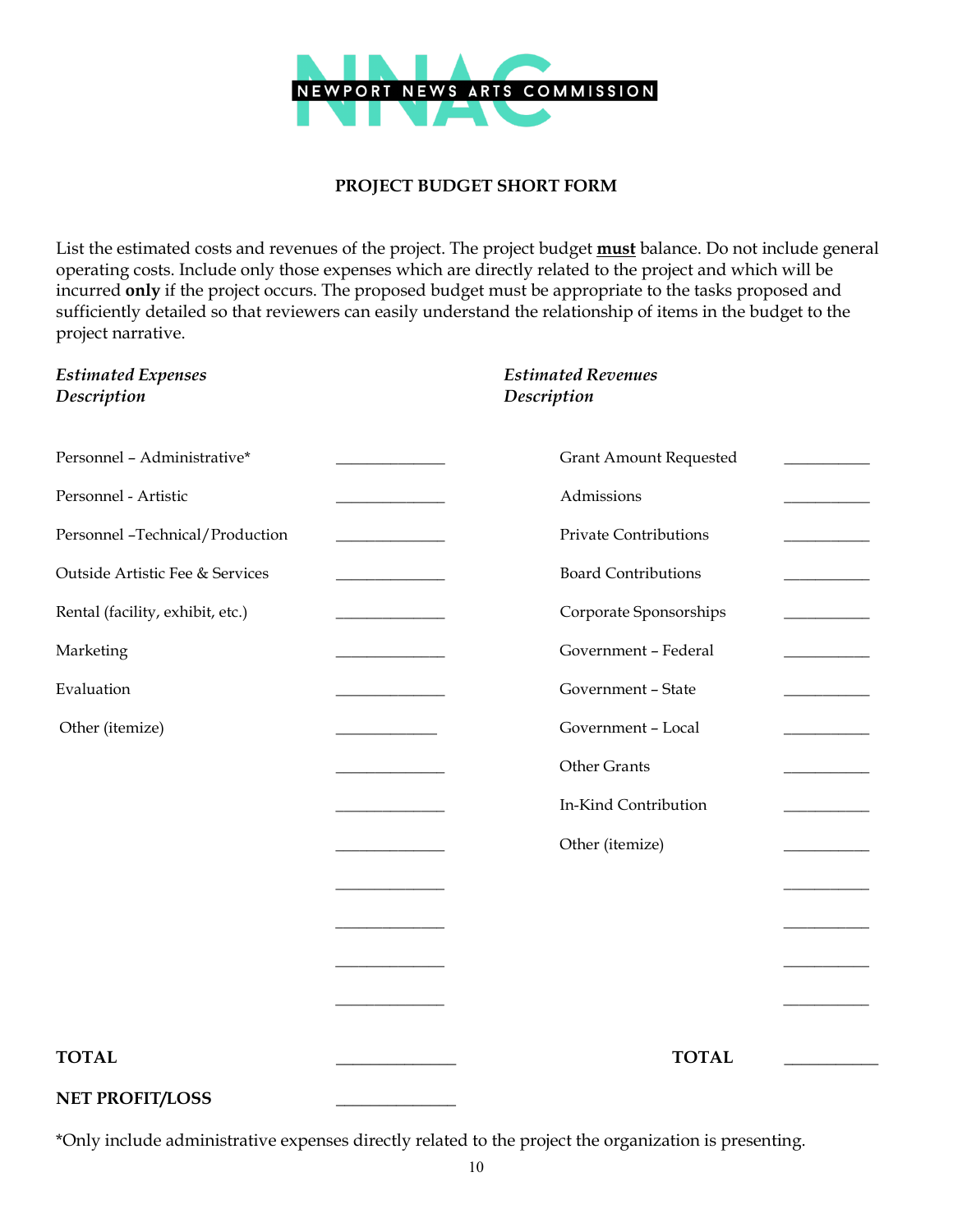

# **ADDITIONAL REQUIRED DOCUMENT CHECKLIST**

 Proof of tax-exempt status (Letter of Determination from the IRS for [(501)(c)(3) status], ONLY if not previously submitted or pending application. If there has been any change to your tax-exempt status since previous submitted to the Commission, then you must include a copy of your updated status.

 Current bylaws (required for organizations new or if revisions have been made to those submitted in previous grant years)

List of Board of Directors.

 List of paid staff or key volunteer staff with titles, phone numbers and extensions, and addresses (for mailing purposes).

 Strategic Plan or Business Plan (a multi-year organizational plan that shows organizational goals and the plan to achieve them).

 Up to three (3) documents in supporting documents to include any of the following: letters of support, documentation of project quality, resumes of key personnel, brochures, flyers, press clippings, reviews, etc. that highlight your organizations service(s) or project(s). If your organization is a previous grantee, please highlight appropriate recognition.

 Last year's audited financial statement. If an audited financial statement is not available, then attach a copy of the Form 990 submitted to the IRS and an unaudited financial statement or treasurer's report.

 If your project represents a new collaboration, partnership or agreement with other organizations or institutions, you must include a letter from the other organization endorsing the project.